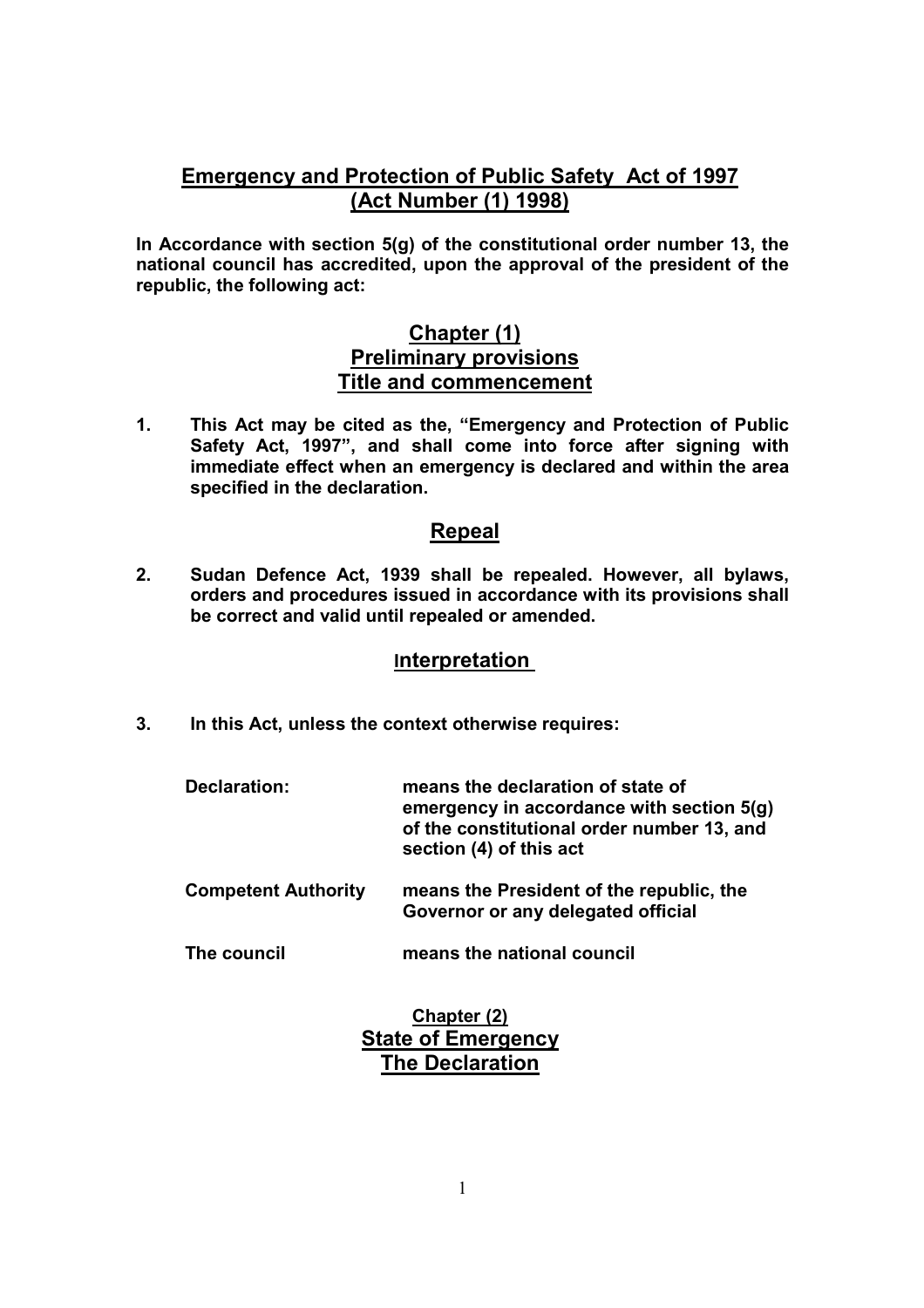- **4. (1) The President of the Republic shall issue a declaration of a state of emergency all over Sudan or in any part of it, that faces the following risks:**
- **5.**
- **(a) Foreign invasion or blockade**
- **(b) Immediate or gross danger that threatens national unity, safety of the country or any part of it;**
- **(c) Crisis which threatens the country's economy;**
- **(d) War, rebellious or illegal fighting;**
- **(e) Prevailing crime, insurgence or riot;**
- **(f) Epidemics or collapse of public work or public facilities**
- **(g) Any other situation which the president view as a direct threat to Sudan, any part of it, public safety, or community life.**

**(2) The declaration of emergency shall be presented to the council, in accordance with provisions of the constitution, to decide whatever deems fit.** 

**(3) The declaration will remain valid until it expires or if the president issues a declaration to annul it.** 

#### **Emergency Powers**

**5- Subsequent to the declaration, the competent authority will exercise any of the following powers within the scope of security measures:** 

- **(a) entering, or searching any building or searching persons;**
- **(b) imposing surveillance over any buildings or institutions;**
- **(c) seizure, according to the requirements of emergency, of land, businesses, commodities, or other assets against prompt and just compensation;**

**(d) confiscation of assets, businesses, commodities and objects suspected of being the subject of any illegal activity until investigation or trial is carried out;** 

**(e) banning or restricting the movements of persons or their activities or the movements of means of transport and communication** 

**(f) organising the transfer, production or storing of commodities or services as well as price fixing and setting up transactions' systems;**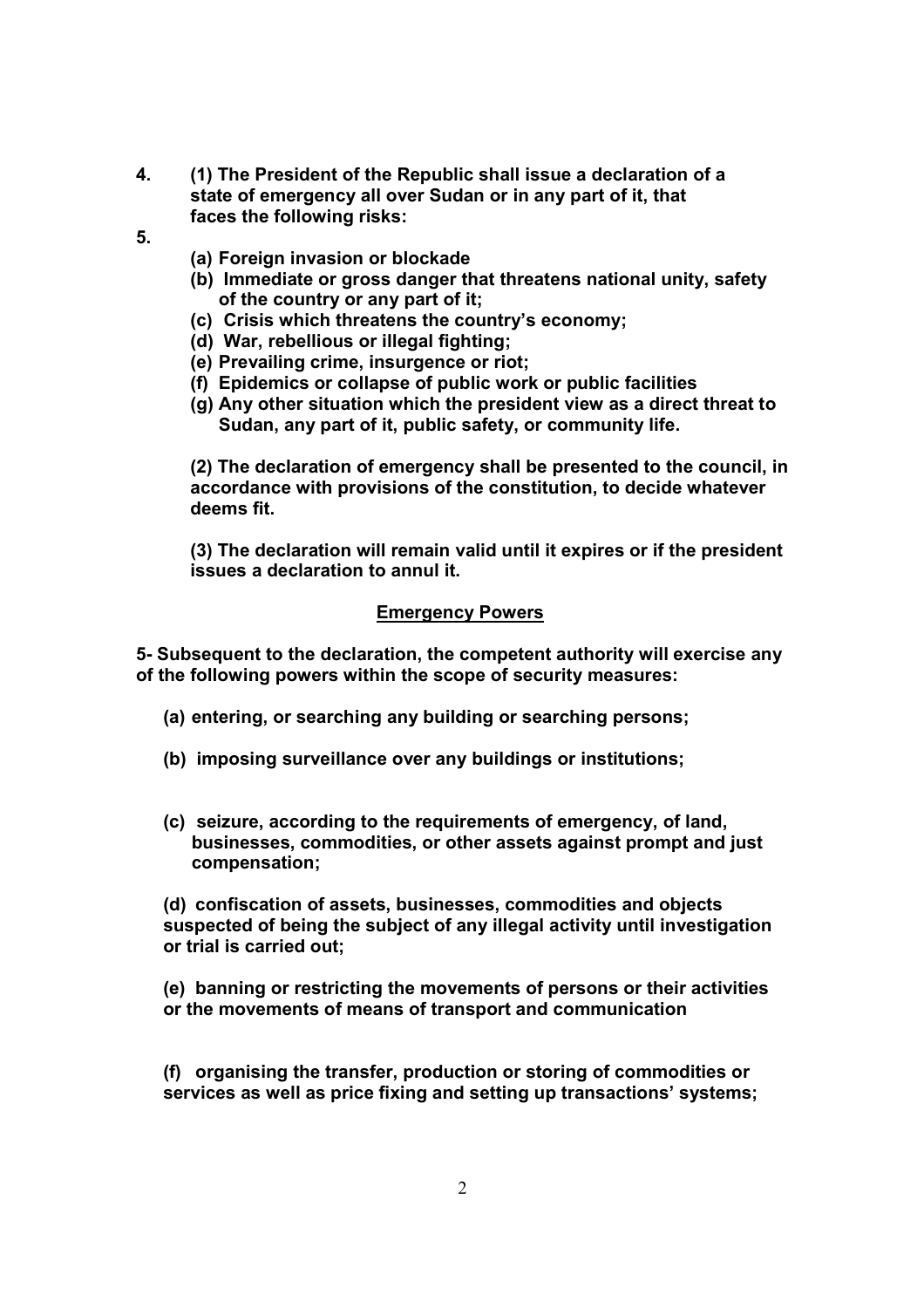**(g) commissioning persons to perform any service required for the emergency purposes preserving their right to wages;** 

**(h) arresting persons suspected of participating in crimes related to the declaration;** 

**(i) any other powers the president deemed to be necessary.** 

### **Chapter (3) General Provisions Procedures and trial**

**6 (1) The provisions of 1991 criminal act shall apply on acts contrary to the provisions of this law, the bylaws or the orders issued according to it;** 

- **(2) The president of the republic, or any person he delegates, may set, in consultation with the chief justice, special courts (trial and appellate) to try any accused under this act and he may specify the procedures of these courts;**
- **(3) The competent authorities may establish, after consultation with ministry of justice and the minister for interior affairs, special prosecution offices to investigate and inquire in accordance with the provisions of this act.**